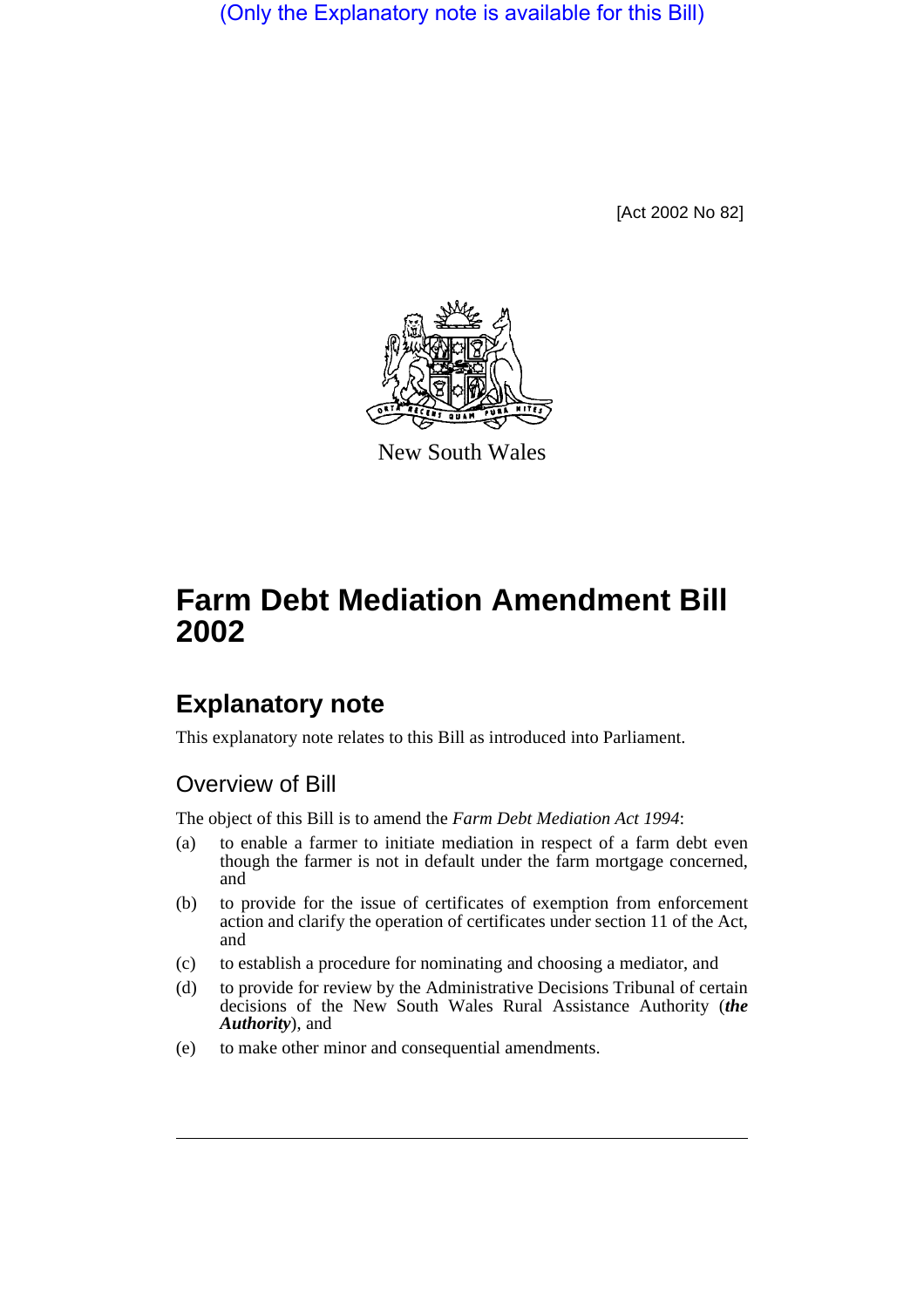Farm Debt Mediation Amendment Bill 2002 [Act 2002 No 82]

Explanatory note

### Outline of provisions

**Clause 1** sets out the name (also called the short title) of the proposed Act.

**Clause 2** provides for the commencement of the proposed Act on a day or days to be appointed by proclamation.

**Clause 3** is a formal provision giving effect to the amendments to the *Farm Debt Mediation Act 1994*.

### **Schedule 1 Amendments**

### **Mediation and certificates**

**Schedule 1 [2]** inserts definitions that are used in the following proposed provisions. In particular, it inserts the definition of *default* as a failure to perform an obligation that, under the terms of a farm mortgage, is a ground for enforcement action.

**Schedule 1 [3]** inserts a definition of *satisfactory mediation* and clarifies that satisfactory mediation may have taken place despite the fact that the dispute between the parties to the mediation remains unresolved.

**Schedule 1 [5]** inserts proposed section 9 (1A) to allow a farmer who has not been given notice under section 8 of the Act (informing the farmer of the availability of mediation under the Act) to request mediation concerning the farm debt involved. A farmer may request mediation whether or not the farmer is in default. If a farmer requests mediation but subsequently refuses to mediate, the farmer loses the protection of the Act (**Schedule 1 [6]**).

At present, no penalty or other consequence attaches to a creditor's refusal of a farmer's request to mediate in respect of a farm mortgage under which the farmer is in default. In contrast, a certificate under section 11 of the Act to the effect that the Act does not apply to a farm mortgage (*section 11 certificate*) can be issued if a farmer declines a creditor's request for mediation. **Schedule 1 [7]** inserts proposed sections 9A and 9B to address this.

Proposed section 9A clarifies that a creditor may agree to or decline mediation requested by a farmer and that no consequences flow from a creditor's refusal to mediate, except if the farmer is in default. If the farmer is in default under the farm mortgage involved, a refusal by a creditor to mediate may result in the issuance by the Authority of an exemption certificate under proposed section 9B. An exemption certificate prevents the issuance of a section 11 certificate and prohibits the creditor from taking any enforcement action while the exemption certificate is in force.

**Schedule 1 [8]** adds the following requirements before a section 11 certificate can be issued to a creditor by the Authority: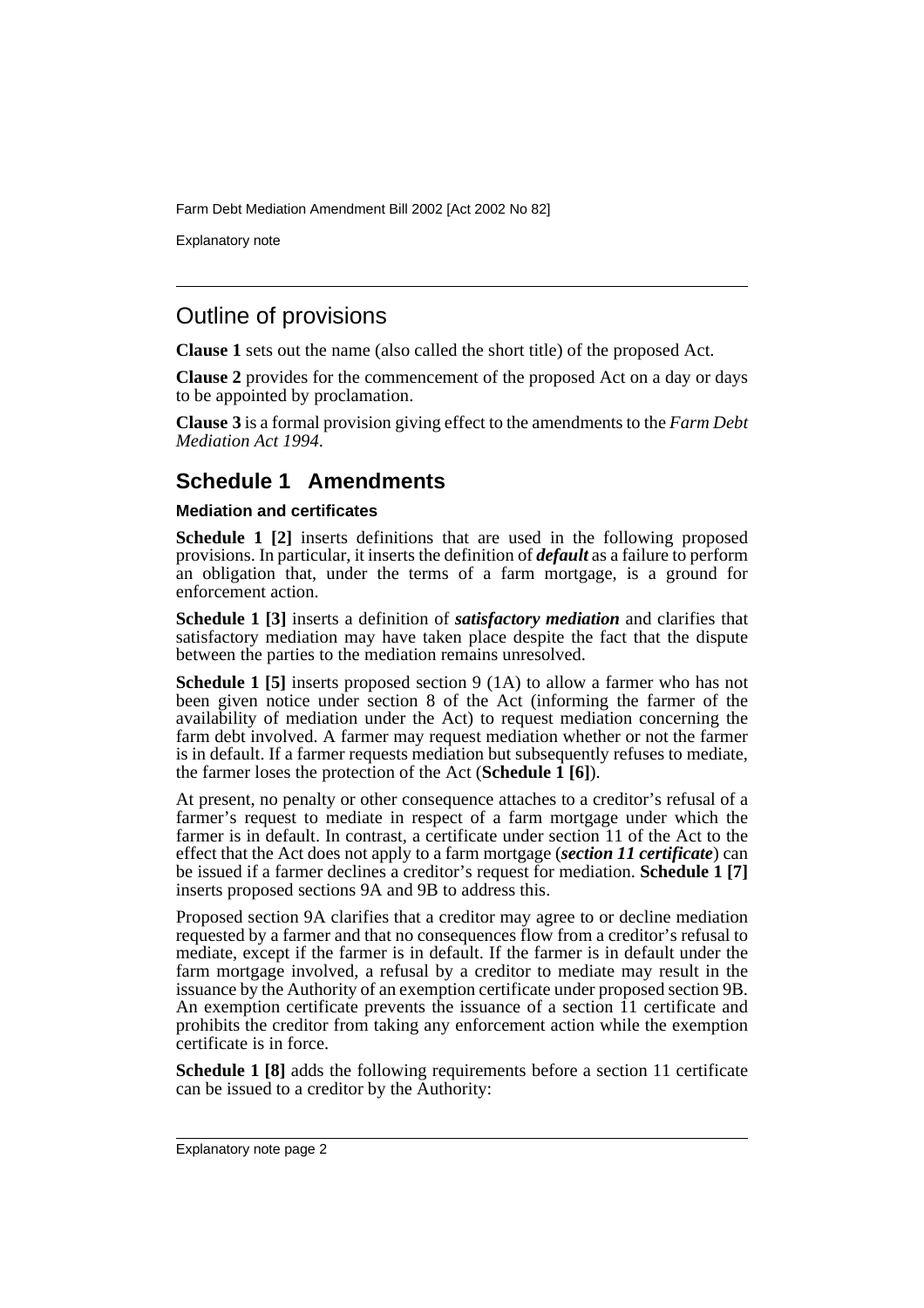Farm Debt Mediation Amendment Bill 2002 [Act 2002 No 82]

Explanatory note

- (a) the farmer must be in default under the farm mortgage involved,
- (b) no exemption certificate is in force in relation to that farm mortgage.

**Schedule 1 [12]** provides for the effect of a creditor's failure to mediate in good faith. In addition to having his or her application for a section 11 certificate denied, a creditor who fails to mediate in good faith is prohibited from giving a notice under section 8, or inviting a debtor to mediate, for a period of 12 months (unless the farmer agrees to a shorter period).

#### **Mediators**

A mediator who fails to prepare Heads of Agreement or to complete a summary of mediation may have his or her accreditation withdrawn by the Authority (**Schedule 1 [26]**).

**Schedule 1 [27]** establishes the procedure for choosing a mediator for the purposes of the Act.

**Schedule 1 [29]** specifies the functions of mediators to include calling premediation conferences and adjourning mediation sessions.

**Schedule 1 [31]** requires a person representing a party to a mediation to have adequate authority to enter into Heads of Agreement. Failure by a party to properly authorise a representative renders the party liable for all costs associated with the attendance by the other party at any additional session.

**Schedule 1 [32]** inserts proposed section 18A to require a mediator to fill in a summary of mediation form at the end of a mediation.

**Schedule 1 [24] and [28]** are consequential amendments.

#### **Review of decisions**

**Schedule 1 [30]** exempts from the confidentiality requirements under section 15 of the Act the Heads of Agreement, summary of mediation and any instrument entered into as a result of, or pursuant to, Heads of Agreement.

**Schedule 1 [33]** provides for review by the Administrative Decisions Tribunal of the following decisions of the Authority:

- (a) a decision to issue, or to refuse to issue, an exemption certificate,
- (b) a decision to issue, or to refuse to issue, a section 11 certificate,
- (c) a refusal to accredit a person as a mediator,
- (d) a decision to withdraw the accreditation of a mediator.

The Administrative Decisions Tribunal may award costs in respect of review proceedings.